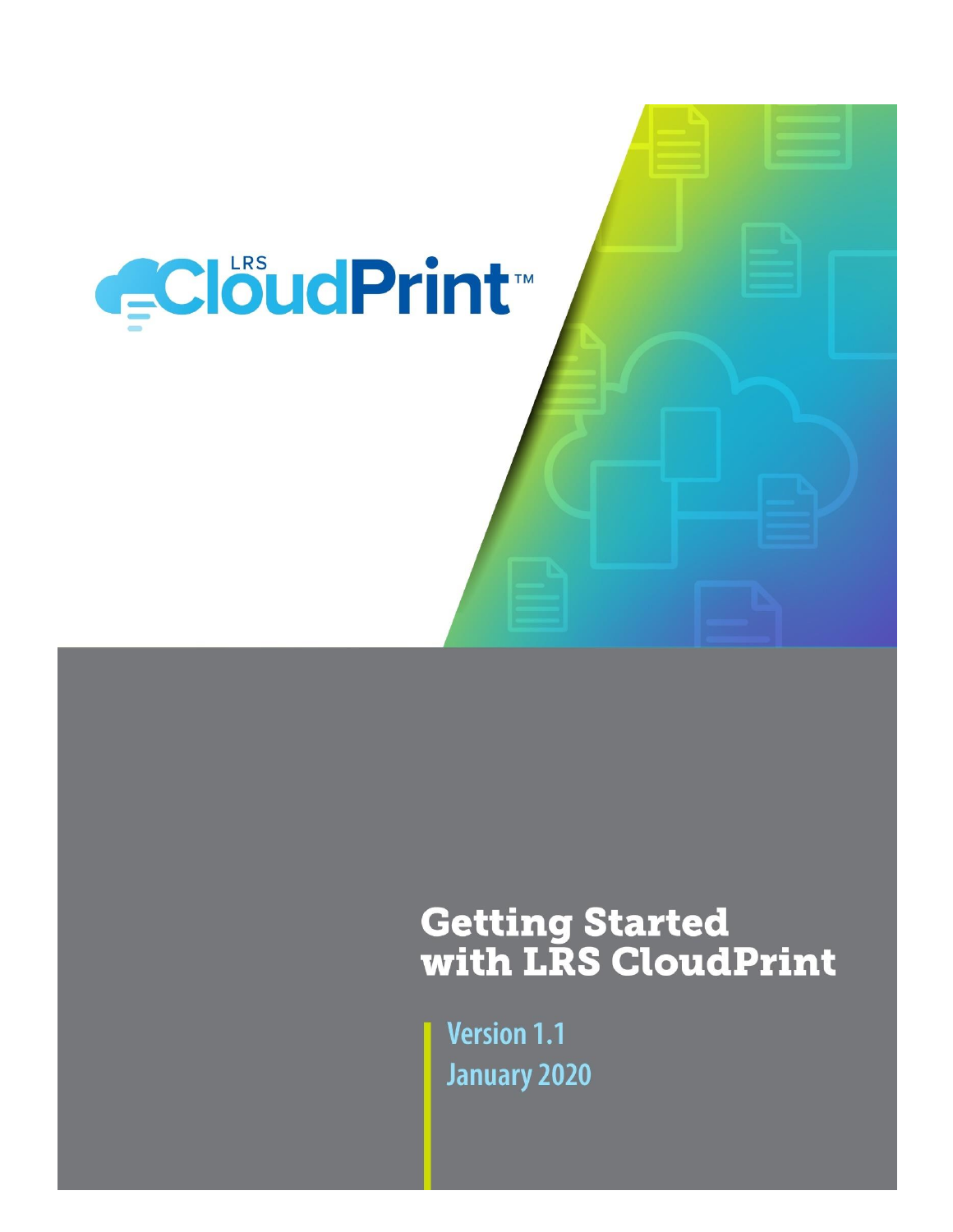

## CONTENTS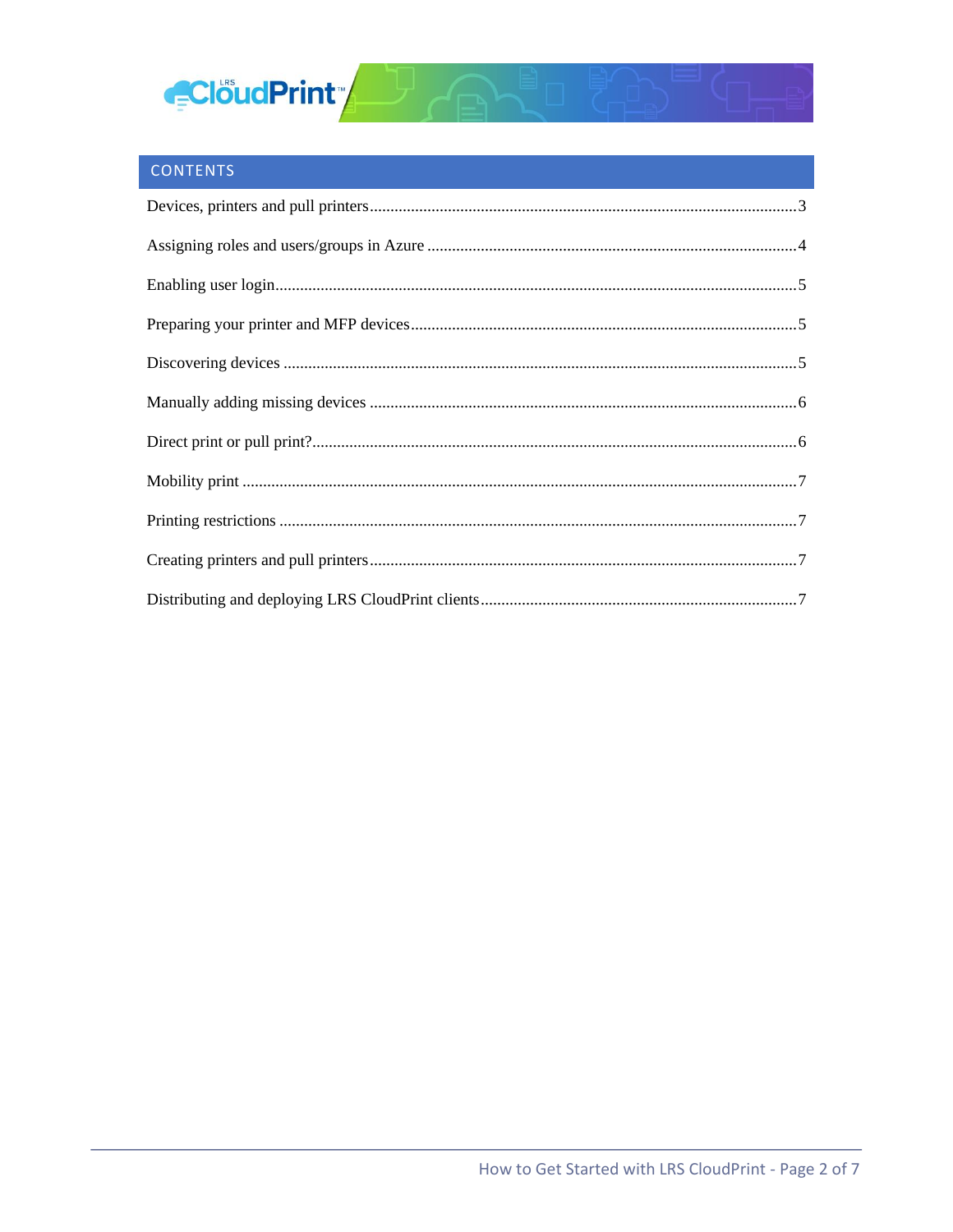

This document outlines the steps you will need to take to set up your user community and get the most out of your new printing service.

The topics covered in this document are:

- Devices, printers and pull printers
- Assigning roles and users/groups in Azure
- Enabling user login
- Preparing your printers and MFP devices
- Discovering printers and MFP devices so they will be available in LRS CloudPrint
- Manually adding any IPP/IPPS printers which cannot be discovered
- Deciding how your users are going to use the system Direct print or Pull print?
- Mobile printing
- Deciding what restrictions (if any) are to be put on the use of your printers and/or pull printers
- Creating your printer and pull printer objects based on your discovered devices
- Client deployment and providing the necessary instructions to your users.

#### <span id="page-2-0"></span>DEVICES, PRINTERS AND PULL PRINTERS

A device is the object in LRS CloudPrint which represents an item of printer or MFP hardware. It represents the destination where jobs are sent for printing. However, end-users have no direct access to devices; they can only submit jobs for print from their desktops using either printers or pull printers.

A printer is the object which a user can install or add to his/her desktop. In the case of LRS CloudPrint printers, this is done using the LRS CloudPrint portal page rather than the Windows add printer wizard. A printer has a single device associated with it which acts as the delivery mechanism for the print job. The user submits jobs to the printer, and they are delivered directly to the device by the client.

A pull printer is like a printer in that it can be installed on the user's desktop. The difference is that rather than having a single device used for printing all jobs, it is associated with a list of devices, any of which can be used to release the jobs using a smart phone or tablet via an authenticated mobile release app or web page. The user prints the job to the pull printer and then walks up to any of the devices associated with the pull printer. The device has a unique QR code label which is read by the phone app, which then displays a list of the user's jobs which can be released at that device. The user chooses the jobs to print and they are submitted from his/her client to the device for printing.

The devices associated with a pull printer should be driver-compatible. The pull printer has a driver which is installed on the user's workstation, and all devices which might be used to release jobs from that pull printer should be compatible with that driver. If not, the printed results will be unpredictable. In LRS CloudPrint, pull printing does not provide any format conversions for the print file.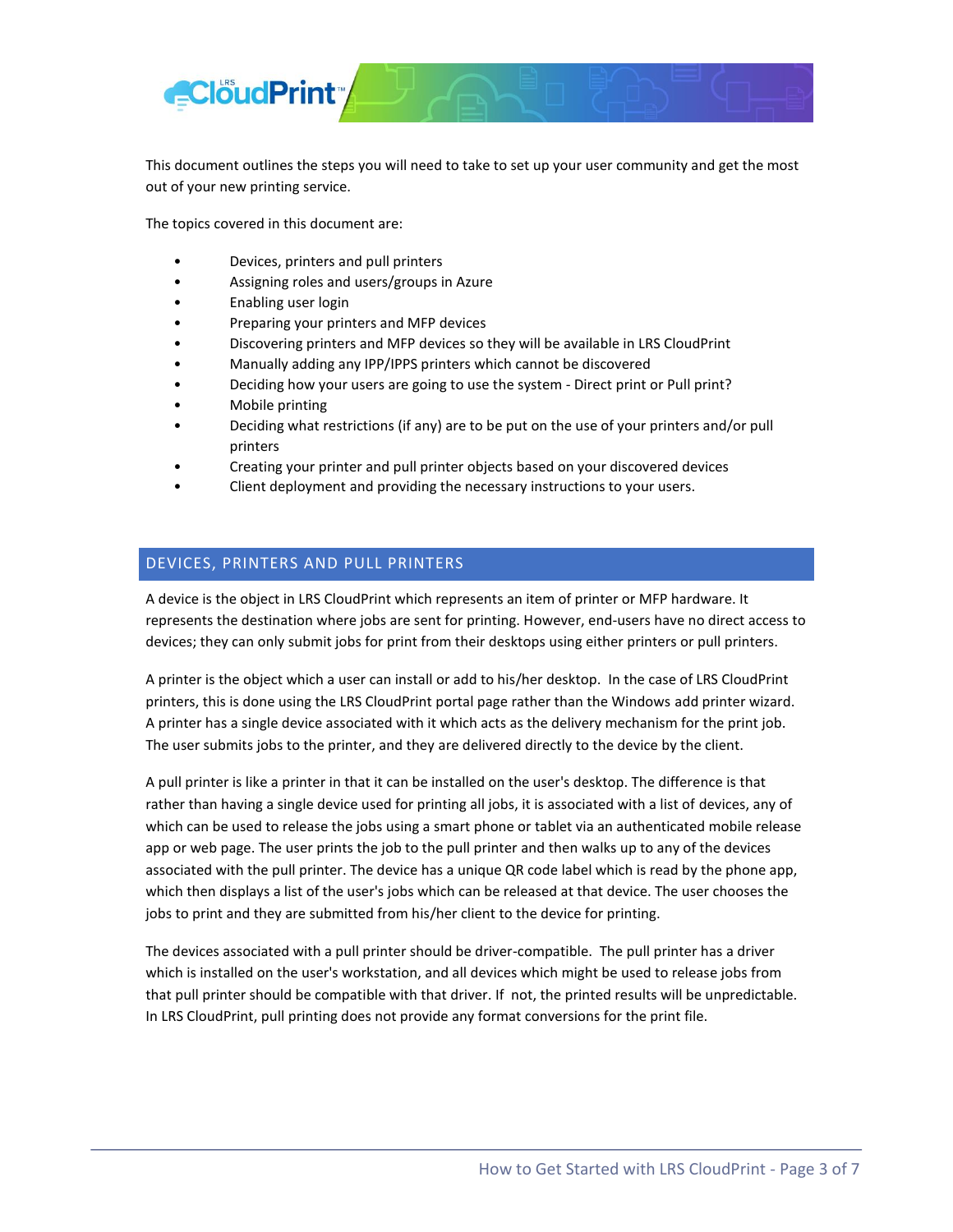

One device can be associated with any number of printers and pull printers. A printer can only ever be associated with one device. A pull printer can be associated with one or more devices.

### <span id="page-3-0"></span>ASSIGNING ROLES AND USERS/GROUPS IN AZURE ACTIVE DIRECTORY

There are some specific user roles which need to be assigned in Azure® Active Directory before you can begin administering the LRS CloudPrint service. These role assignments need to be carried out by someone with administrator privileges in Azure Active Directory, in the Microsoft® Azure Portal, in respect of LRS CloudPrint.

- An LRS CloudPrint User can print using LRS CloudPrint.
	- An LRS CloudPrint Administrator has privileges to
		- o Manage the printing system
			- o Create devices and printers
			- o Upload print drivers and printer configurations
			- o Administer pending print jobs
	- An LRS CloudPrint Service Owner has privileges to
		- o Manage the account subscription
		- o See license usage
		- o Remove users
		- o Redact user data in reports

**NOTE: Service Owners do not need to be Administrators, but they must also have either the Administrator or the User role to be able to log in on the LRS CloudPrint Portal.**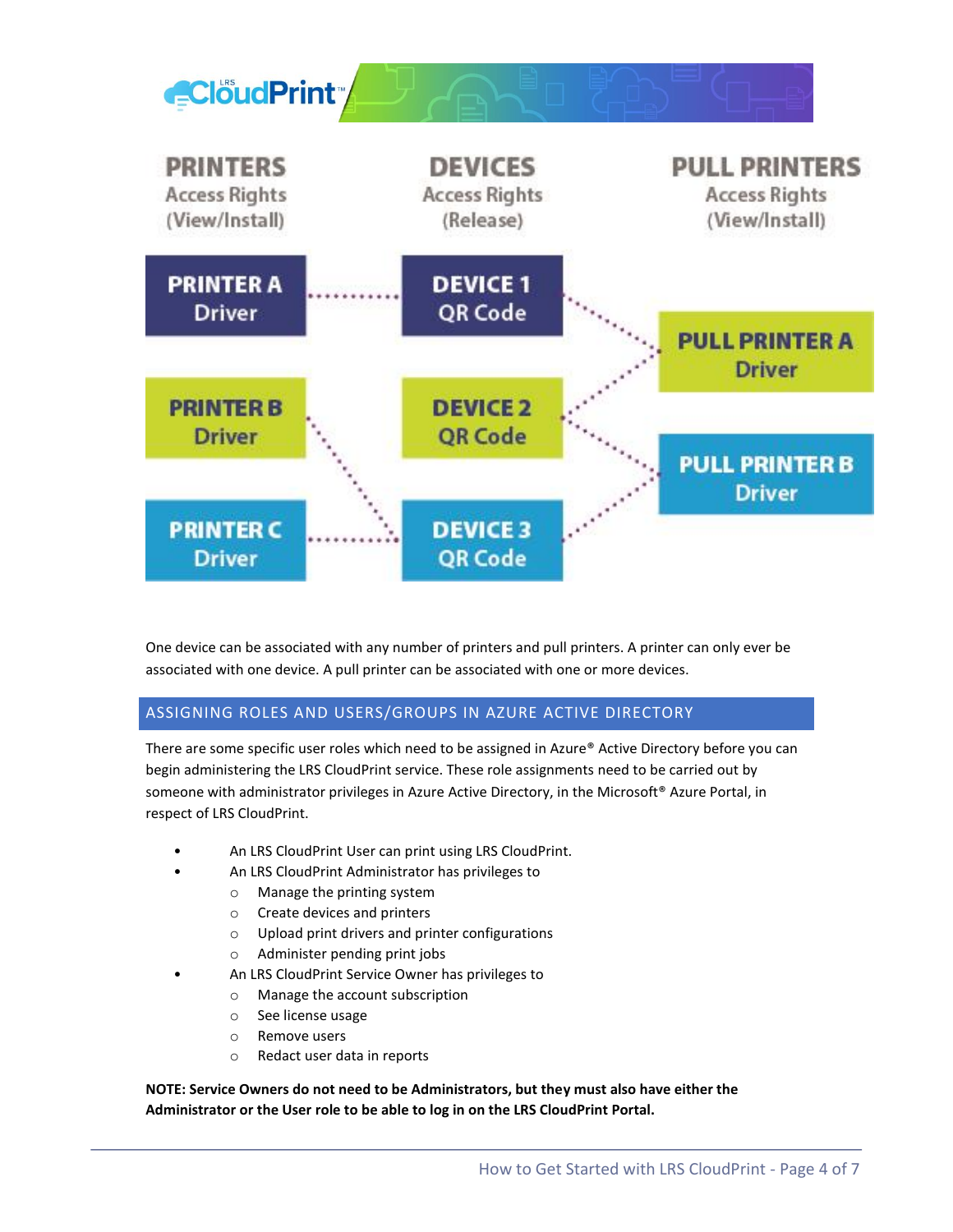

#### <span id="page-4-0"></span>ENABLING USER LOGIN

Again, in the Microsoft Azure Portal, in the properties of the LRS CloudPrint application, make sure the following properties are set:

Enabled for users to sign-in?: YES User assignment is required: NO

#### <span id="page-4-1"></span>PREPARING YOUR PRINTER AND MFP DEVICES

It is not essential to rely on LRS CloudPrint's discovery mechanism, but for a tenant with more than a few printers or MFPs, it can reduce the time required to populate LRS CloudPrint with existing devices.

Before trying to "discover" any existing devices, the devices should be prepared for this step so that the information about them which ends up in LRS CloudPrint is as complete, accurate, and useful as possible.

All the following may already have been completed for each of your printer and MFP devices at installation time, but if not, it is important to do it now. Most printers and MFPs have a web-based user interface for configuring the device; this should be used to check the following settings for each device to be used in LRS CloudPrint:

- **Device name:** This will normally be the DNS name of the device, but there may be a separate "informational" area of the device setup where that name is automatically propagated, or where it (or some other name) should be added manually. The important thing is to give it a unique name so that LRS CloudPrint does not end up with a list of generic model names provided by the manufacturer.
- **Device location:** The informational area of the device's web setup should have a location field. This will also be picked up during Discovery and will be of use both to you as administrator when you set up printers in LRS CloudPrint, and to the users when they search for useful printers.
- **IPP (internet printing protocol):** This is the protocol used by LRS CloudPrint to submit print. It must be enabled on your printer or MFP for it to work with LRS CloudPrint. Most modern printers include it as an option, but it may need to be enabled in the protocols section of the device's web UI.
- **Bonjour® protocol:** This is used by the LRS CloudPrint clients to carry out discovery of devices and must be enabled for discovery to work. Some printers have a separate area within their web GUI where a specific name can be entered for discovery by Bonjour which might be different than the device name defined elsewhere.

#### <span id="page-4-2"></span>DISCOVERING DEVICES

Discovery is carried out by the LRS CloudPrint client using the Bonjour protocol, which does not normally traverse routers. For devices on a particular site to be added into LRS CloudPrint, a client (currently, a Windows client) must be installed on that site. When it starts up it will automatically carry out a Bonjour discovery and all the detectable printers and MFPs will be added into LRS CloudPrint as available devices.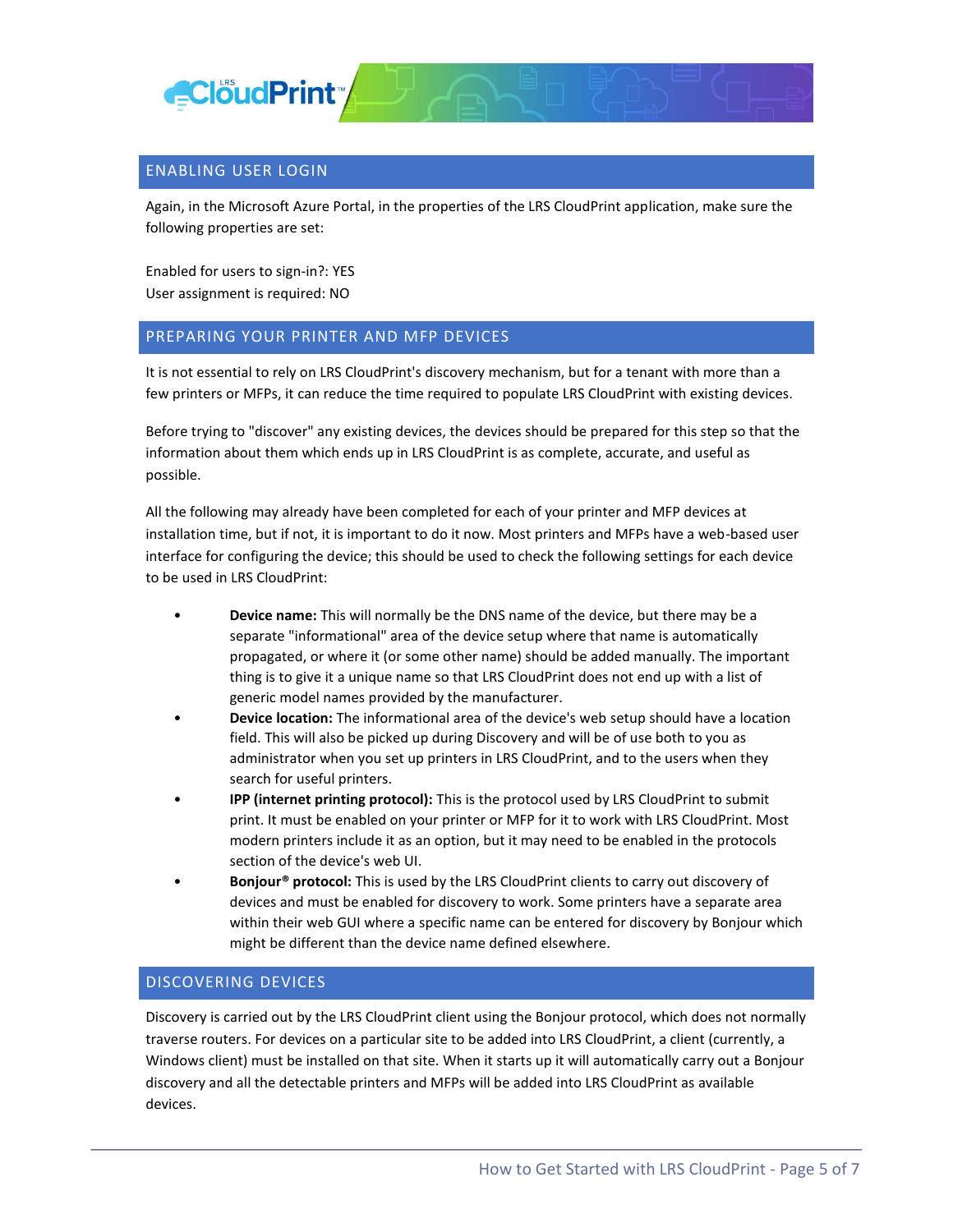

• At your own location, browse to https://app.lrscloudprint.com and log in using your Azure Active Directory credentials. An empty page will be displayed where printers, pull printers and devices will be listed. At the bottom of the page will be a link for downloading the client.

**NOTE: In the first LRS CloudPrint releases, the only discovery-capable client is that for Windows. You cannot carry out the discovery on anything other than a Windows PC. Click the download link and run the downloaded file and follow the directions regarding prerequisites.** 

- When installation has completed, the client will start up automatically, and after a short time will attempt to carry out a Bonjour discovery of available devices. Log in to the client using the login option in the system tray menu using your Azure Active Directory credentials so that the discovered device details can be uploaded to the Cloud. After a few minutes return to the Administrator Portal and click "devices", and you should see the newly acquired devices in the list.
- The above step will only discover devices on your own local network. To discover other devices on other nodes (separate network segments on the same site, or on remote sites), the above step needs to be repeated on a PC on each of the relevant networks. This can be done by a user on the remote network or by you if you have remote desktop access to a machine on that network.

**REMEMBER**: It is only necessary to install the client on a PC. It will run automatically when installation is complete, so there is no additional work required by the remote user who will be getting the LRS CloudPrint client (other than logging in).

#### <span id="page-5-0"></span>MANUALLY ADDING MISSING DEVICES

Some IPP/IPPS printer or MFP devices within the organization may not be discovered automatically. This could be because the printer or MFP does not support Bonjour, Bonjour is not configured correctly on the device, or Bonjour is blocked on the network segment where the printer is connected. If Bonjour doesn't work, then the device can be added manually using the Create Device link in the devices page of the portal.

#### <span id="page-5-1"></span>DIRECT PRINT OR PULL PRINT?

LRS CloudPrint supports both direct printing and pull Printing.

- **Direct printing:** The user prints a job and it is sent directly to the printer or MFP device.
- **Pull printing:** The user prints a job, walks up to the device, scans the QR code on the device using their mobile phone or tablet, and then releases the job using the app or web page launched by the QR code.

Direct printing is simple and quick. Pull printing has the advantages of security and waste reduction. A job can only be printed while the user is at the device, so the document is less likely to go astray. Any job which is submitted but not printed is cleared away by the system after a specified amount of time (the Time to Live or TTL). A mixture of direct and pull printing can be used. This might involve restrictions being placed on the use of direct printers (see the following section).

If pull print is used, the devices will need QR Code labels to be printed and attached to them. QR Codes for each device can be viewed and printed from the drop-down information window for each device on the Administrator Portal page.